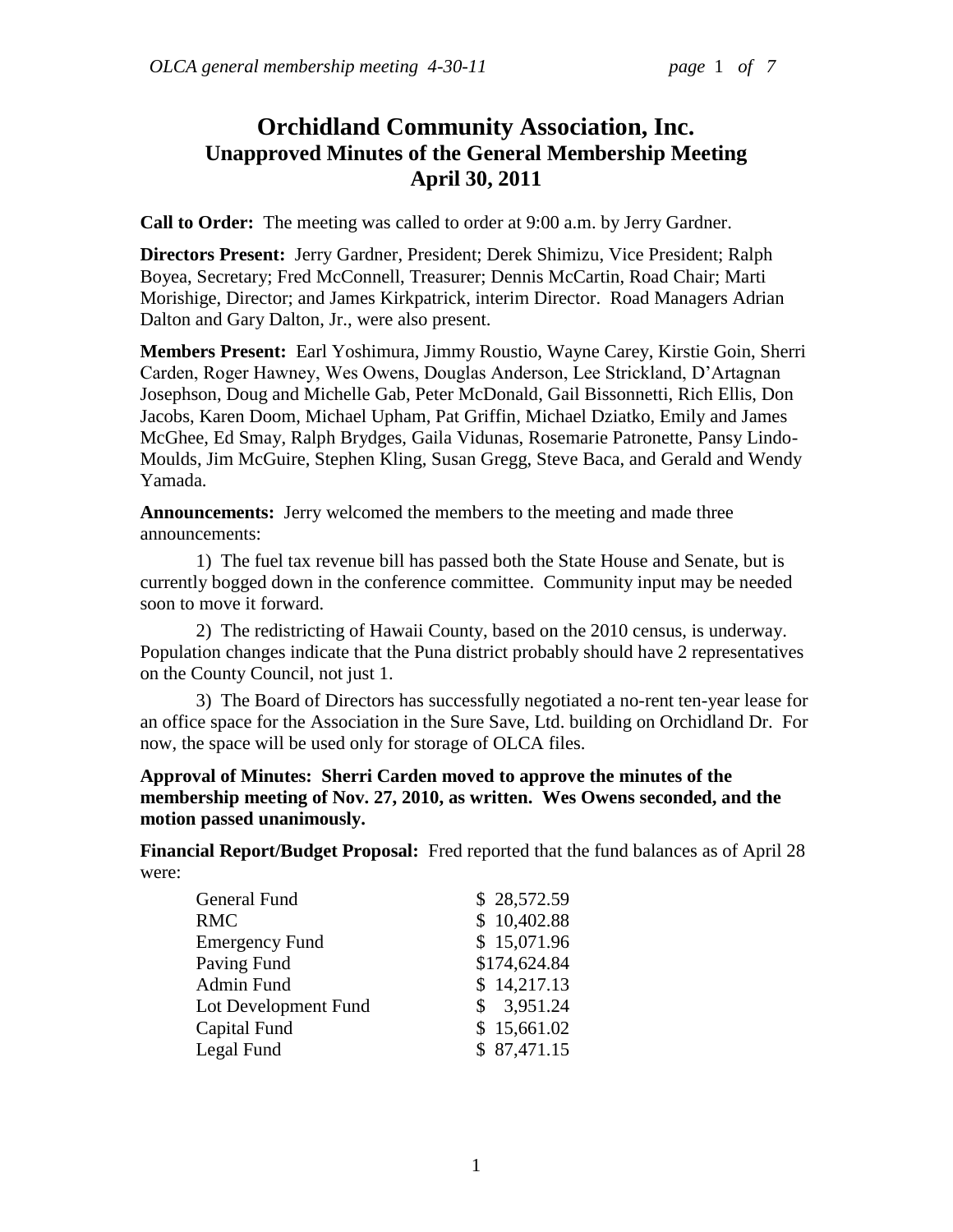## **Ralph Boyea moved to approve the 2011-2012 budget as presented. Dennis McCartin seconded, and the motion passed by a vote of 43 for, 0 opposed. Wayne Carey abstained.**

Wayne Carey asked why the administrative fund"s budget has such a large increase. Jerry said fixed expenses have increased, including contractors' salaries and facility rental.

Roger asked questioned allotting \$5,000 for liens, \$5,000 for legal expenses and \$2,000 for collections, when we have no collections policy in place.

Ralph responded that lien expenses are included in the budget in case "we are able to get to the point of filing liens." Also, our liability insurance has a \$15,000 deductible; if the money is not needed for legal defense, it will go to the roads.

Fred said that the collections letter sent in March cost approximately \$1,000 and generated collections approaching \$20,000. Roger requested that future collections letters be sent with newsletters to defray their mailing costs.

Doug Anderson asked what "equipment maintenance and storage" entails, and what equipment the Association still owns.

Dennis said, "We got rid of almost all the old equipment—roller, grader and stuff. The only thing we still own is the Kubota tractor. We just bought a new mower blade for it." The Association also owns a small trailer. Maintenance costs are to maintain the Kubota. Jan Mochizuki asked why the paving fund balance is almost \$20,000 less now than in February, when we have done no paving. Dennis responded that paving prep for Ilima is underway, and has been paid for out of that fund.

Jan said that the \$2,000 in unearned income to be returned to lot owners should not be a line item in the budget. She also asked for an end-of-year tally of expenses for the 2010- 2011 fiscal year. Fred responded that any lot owner may receive a copy of the year-end tally upon request. He added that this is his last membership meeting, because he will be off the Board shortly, and thanked the members for the opportunity to serve the community.

**Road Report:** Dennis thanked the volunteers who work on the roads. "We don't even know who some of you are." Gravel will soon be stored on the Community Lot instead of at the Road Managers' for volunteers to use.

We had carry-over income from last year and received more income than expected this fiscal year from people getting caught up-to-date on their road maintenance fees, and so were able to spend over \$72,000 on the roads instead of the budgeted \$43,000. A volunteer project on  $40<sup>th</sup>$  Ave. between Orchidland Dr. and Laniuma saved the Association a considerable amount in labor costs when two volunteers used their own equipment to spread materials purchased by the Association. Gravel will be added to that area, which now will be included in the regular sledding maintenance schedule. The road crew worked on drainage this year and recently drained lakes on the side roads. A goal for next year is to fill those lakes with big cinder, since they are the source of most of our road complaints.

Other projects for next year include:

1) Resurfacing the deteriorated section of  $35<sup>th</sup>$  between Pohaku Place and Laniuma. Gravel has been added where the chipseal is gone, but it needs to be built up more. The intersection at Pohaku Place was recently resurfaced.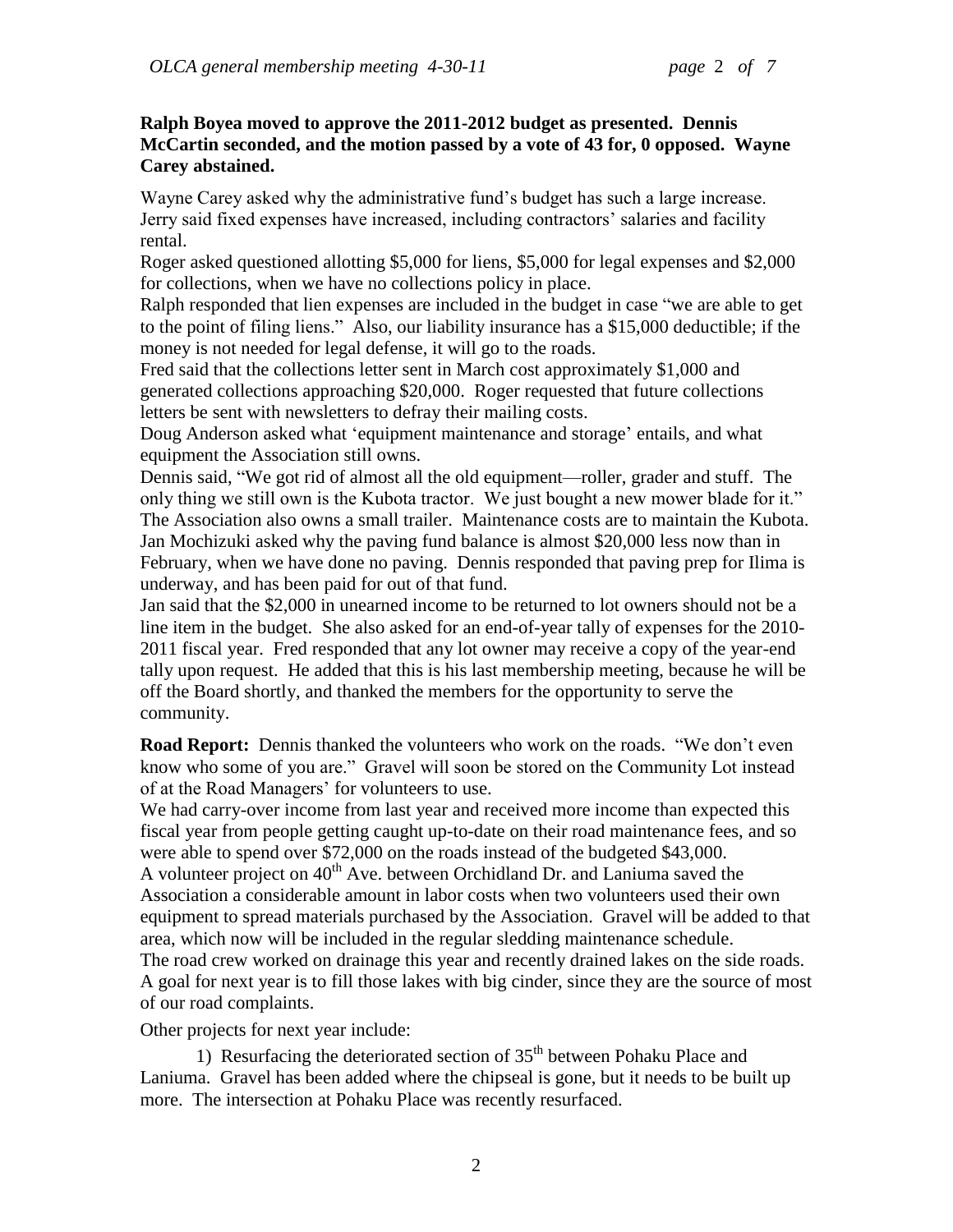2) The end of Orchidland Dr. from  $40^{th}$  to  $42^{nd}$  has drainage problems, which need to be addressed.

3)  $40<sup>th</sup>$  Ave. also has serious drainage problems, with several lakes and a section where the stream runs across an old concrete slab. The slab, which has been undermined by water, will be expensive to repair or replace.

Dennis also reported that the rough paving prep work on Ilima St. is now 75% completed. A tremendous amount of trash had been dumped on the road, which the road crew must sort before it can be hauled to the dump. This has resulted in increased time and expense for the paving preparation. The paving should be completed before the end of this fiscal year.

The next paving rotation is upper Pohaku Dr. and the unpaved portion of  $40^{\text{th}}$ . Paving this segment will create a bypass between Highway 130 and Highway 11.

The cost of asphalt continues to climb with rising oil prices, and the Board is considering a proposal to use paving funds to rough prep all the sections of main roads which are currently scheduled for paving.

Dennis said that all the chipsealed roads need to be resurfaced with asphalt. Every two blocks will cost probably \$150,000 for asphalt. Orchidland Dr. is already too deteriorated to resurface, and the chipseal will have to be removed.

A place on the Community Lot has been prepared to store calcium carbonate to use as a bonding agent when gravel is added to the unpaved roads, so the materials do not wash away so readily.

So far this year, \$40,000 has been spent on materials and sledding on the side roads. Crowning the roads, addressing drainage issues and capping the cinders with gravel have resulted in substantial improvement in the condition of the side roads.

Jerry said that Gary and Adrian have been doing a really good job on all the roads, and especially on Ilima St. They are building a rock crusher so we can produce our own gravel, which could cut materials costs by half.

Yen Chin thanked Dennis for his work as Road Chair.

# **Roger Hawney moved that the full membership approve to postpone Pohaku Drive and 40th Avenue in the paving rotation until the issues of additional financial burden and liability are satisfied. Marti Morishige seconded. The motion passed by a vote of 42 for, 1 opposed.**

Roger said that the public is already using this section of our roads as a Kea`au bypass, and the only thing keeping hundreds more cars from coming through our community each day is the condition of this last unpaved segment of road. He added that the extra traffic produces a financial burden and, most importantly, raises issues of safety and liability because of the river crossing.

Jerry said that the flat unpaved section is one of our highest maintenance areas, and at this time is "borderline impassable."

Dennis added that we spend about \$700 every other month to repair this section of road. A longer-term solution on high-traffic areas is to install speed humps, but the County requires a traffic study and must give their permission before we can do this.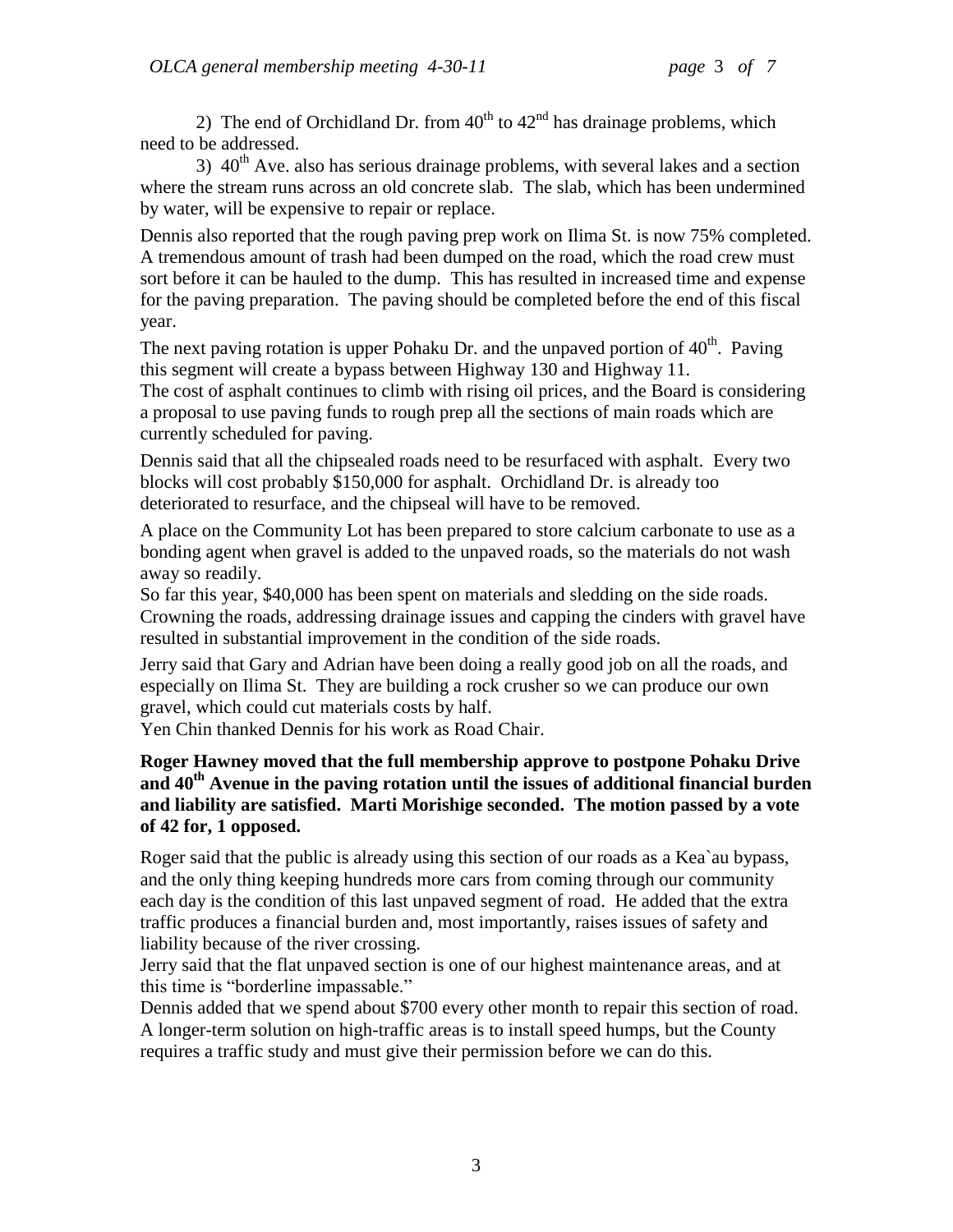Yen said that the County increased our burden by widening the pavement on Ola`a, yet takes no responsibility. He said he has proposed, only half in jest, that we install a toll booth there and charge non-residents to use our private roads.

Wayne Carey said that when that section is in good repair, he has counted 225-plus cars an hour in the morning. He added that it will be an expensive section to pave. Once paved, it will put a strain on the chip-sealed sections on both  $40<sup>th</sup>$  Ave. and Pohaku Dr. Jerry added that the new shoulder-lane improvement on Highway 130 scheduled for next year will move the bottleneck to the Pohaku Dr./Shower intersection.

Doug Anderson suggested asking the people who live in the area whether they want the last section paved, despite the increased traffic which will result. He added that a barrier on the road would get the attention of the County, giving the Association an opportunity to request assistance.

Lee Strickland said that bad roads make a natural barrier. Pass-through traffic results in increased traffic, trash and road maintenance costs.

Jerry said even a "rough-prep" of the road, without paving, would result in a significant traffic increase. He asked whether the motion would prohibit that level of improvement. Roger responded that his motion is to postpone actual paving only. He added that although Ola`a is a County road, it is not maintained to County standards.

Wes Owens said that trucks already travel very fast on the unpaved section even when it is in poor condition, creating a real safety hazard. However, he asked that it be maintained regularly and not be removed indefinitely from the paving schedule.

Doug Anderson suggested that the Board directly approach the County to communicate the burden this bypass places on our community and to request a cost-sharing solution. Rich Ellis suggested coordinating our efforts with HPP when they bring their concerns about traffic through their community.

Jerry said he has spoken to this issue to the County "a couple of times." The County said we could put up barriers and allow only owners to use the road. He added that our biggest leverage is the river, because nonresidents are not aware of the danger when it floods.

Lee Strickland asked the Board to send a letter to the County explaining the situation, as well as letters to everyone who lives in the area to raise awareness of the issues.

**Road Fees:** Ralph said that 40<sup>th</sup> from Puanani to near Pikake, Pohaku Dr. up to 37<sup>th</sup>, Pohaku Place and Laniuma to  $36<sup>th</sup>$  (including the dogleg on  $35<sup>th</sup>$ ), Orchidland Dr. from the highway to  $37<sup>th</sup>$ , and Auli' from the highway to  $36<sup>th</sup>$  were chipsealed. Orchidland Dr. is already beyond resurfacing. Ralph said that the paving plan is not set in stone. "I don"t see us maintaining our fiduciary responsibility to our members if we allow these roads to fall apart." He suggested that we not approve an additional paving assessment for this year, in fact lowering the total road dues.

Yen said how much this proposal will cost and how much income it will generate are both unknown. "If it's going to take 15 years to get the money to do this, it's a wasted project, because the roads will fall apart first."

Roger said there is a distinct difference between how paving assessments and road maintenance funds can be used. However, once a road has been paved, repair or resurfacing becomes road maintenance.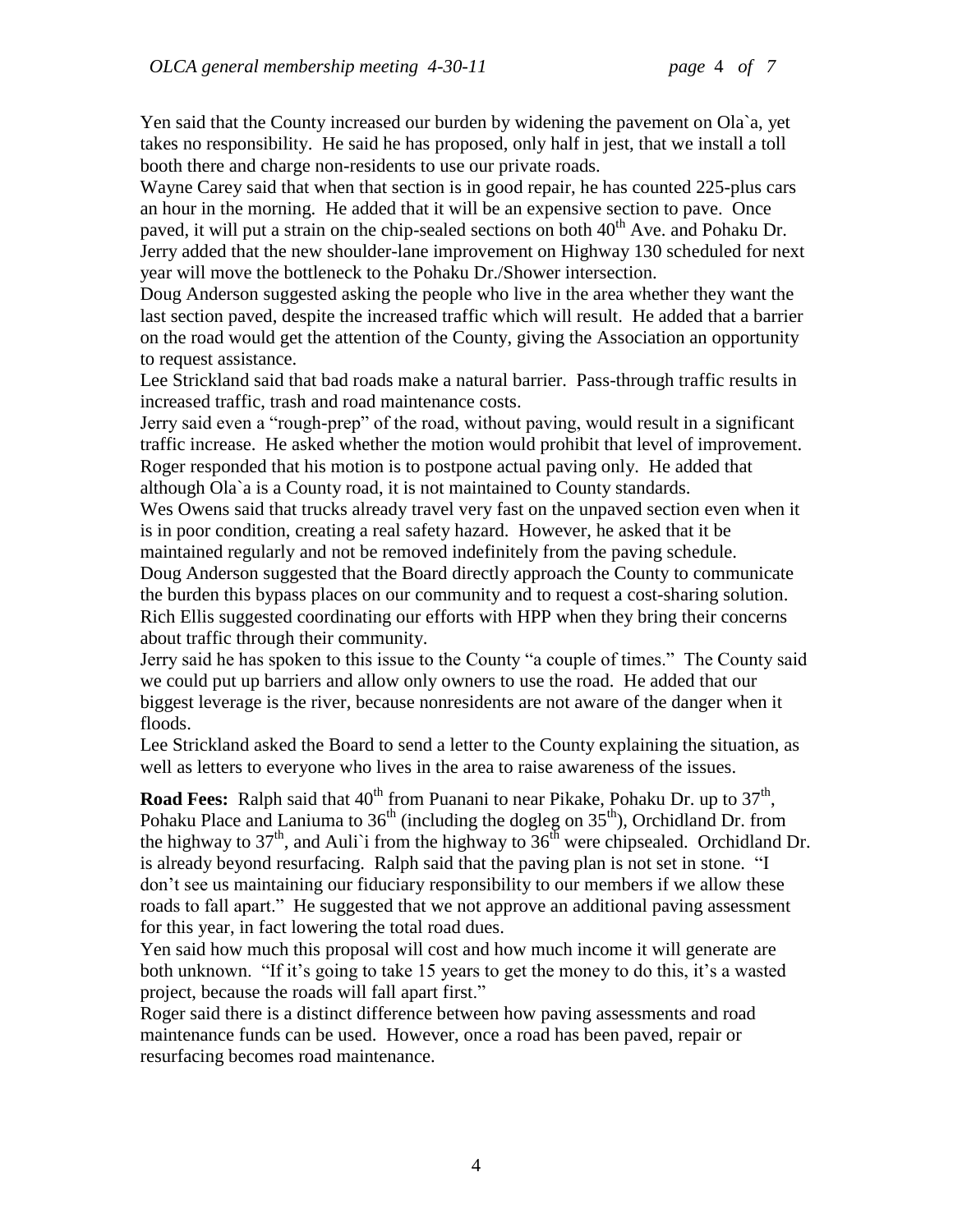**Ralph Boyea moved to increase the MRMA to \$150, at least \$65 of which will go toward resurfacing our chipsealed roads that can still be repaired. This increase will be in effect for two years. Derek Shimizu seconded, and the motion passed by a vote of 25 for, 16 opposed, 1 abstention.**

Wes Owens noted that this motion also postpones paving the final segments of Pohaku Dr. and  $40^{th}$  Ave.

Wayne Carey said that the intersection of Ola`a and Highway 11 is narrow and dangerous. He stated that  $40^{th}$  Ave. used to access directly onto Highway 11, but was closed off. "Our side of 40<sup>th</sup> was also closed, probably by an Orchidland resident." Dennis said closure of an Orchidland roadway falls under OLCA"s jurisdiction.

# **Wayne Carey moved that the Board of Directors work directly with the County to determine if 40th Avenue has been closed by private parties, and if so, what can be done to reopen it. Dennis McCartin seconded. The motion passed by a vote of 25 for, 7 opposed.**

Jerry said this could be included in the letter to the County concerning the Kea`au bypass, stating that this was a historical access.

Jerry thanked the Daltons for their good work on the roads.

**Proposed Development at Auli`i and Highway 130:** Planning Consultant Sidney Fuke said that Gerald and Wendy Yamada propose to satisfy Orchidland community's "request for a critical need for a supermarket or grocery store." He explained that the proposed KTA development at Auli`i and Highway 130 would be more like the Waikoloa Village Market than the full-sized Puanainako store. Safety concerns will be addressed by a oneway right turn-in lane from Highway 130, with primary ingress and egress from Auli`i St. and a traffic light at the intersection.

The community raised several objections, including:

- The State's plan for Highway 130 designates the intersection at Auli'i as right-in, right-out only, increasing use of OLCA"s unpaved side roads to access the development.
- The proposed site is outside of the Neighborhood Center designated by the Orchidland Design Plan and the Puna Community Development Plan.
- The proposal states that fill-in development along Highway 130 from Orchidland Dr. to the Auli`i site "is inevitable." Members strongly opposed opening the door to strip-mall-type development.

The general consensus was support for a "full-sized, reasonably priced" grocery store in the community, but not at that site.

Gerald explained that they looked at Orchidland Trade Center within the Neighborhood Center, but decided it was inadequate in size. They also considered a 20-acre plot designated for commercial development in HPP, but infrastructure costs, especially a waterline, "would run in the millions."

**Wayne Carey moved to put before the membership the proposal to develop a grocery store at the intersection of Highway 130 and Auli`i Drive, presenting both sides, with the developer to offset any additional newsletter costs. Scott Stoddard seconded. The motion failed by a vote of 16 for, 23 opposed.**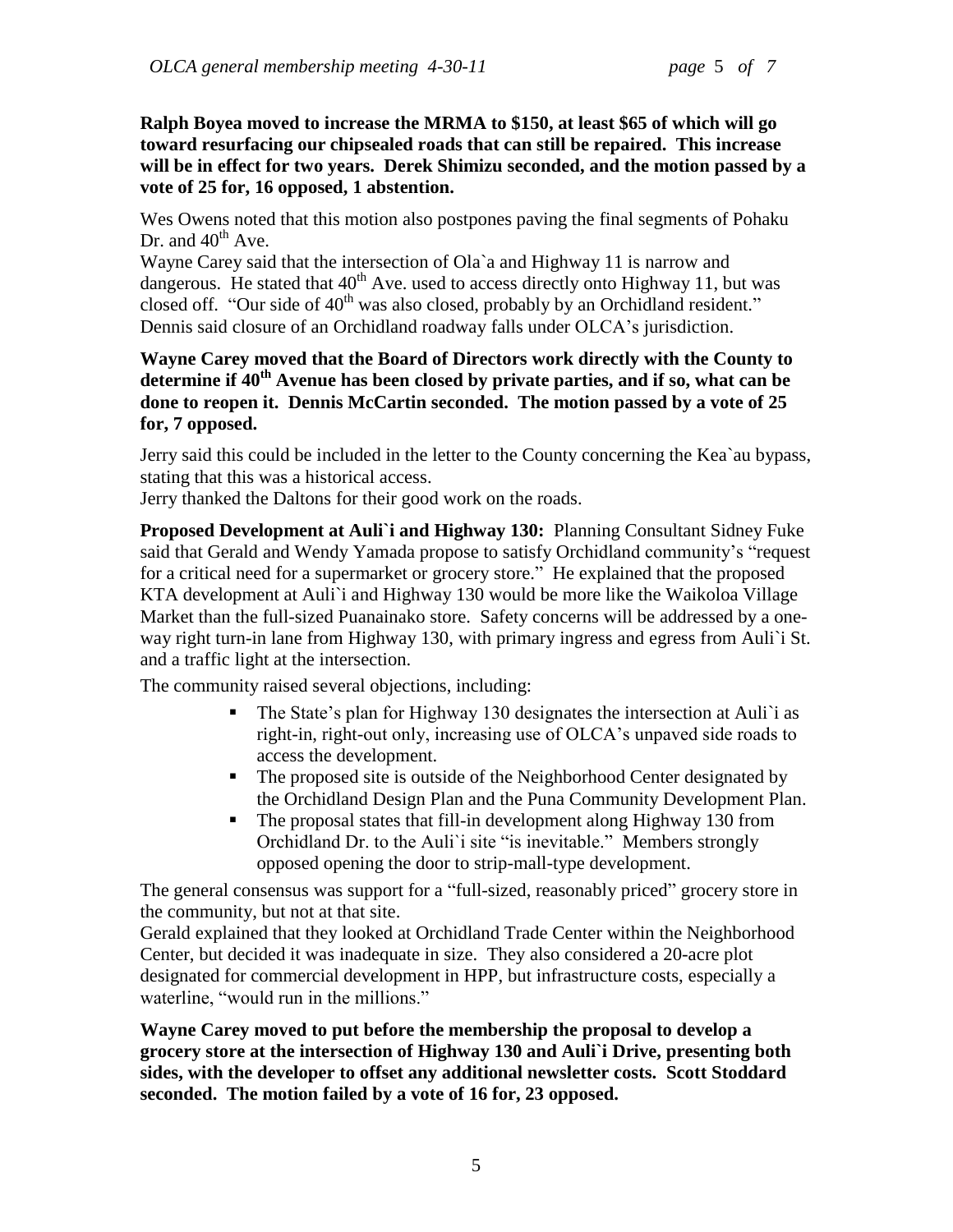**Community Lot:** Jerry said the Planning Committee now proposes to build a small general purpose building with two bathrooms for OLCA meetings on the Community Lot, instead of the 40-foot by 60-foot RMC storage building approved at the last membership meeting. We already have enough funds in the Lot Development Fund to send in plans and apply for permits, and Sharon Landry, Planning Chair, is confident she can raise sufficient grant money for the project.

Wayne suggested soliciting a \$20 donation from lot owners for the project. Ralph asked to postpone this suggestion until the fall, because of the proposal to increase the MRMA.

**Susan Gregg moved to change the proposal for the Community Lot from a RMC storage building to a smaller general purpose building. Scott Stoddard seconded. The motion passed by a vote of 31 for, 0 against.**

**Adjournment:** The meeting was adjourned at 1:00 p.m.

Respectfully submitted by,

Kirstie Goin, Recording Secretary

Ralph Boyea, Corporate Secretary